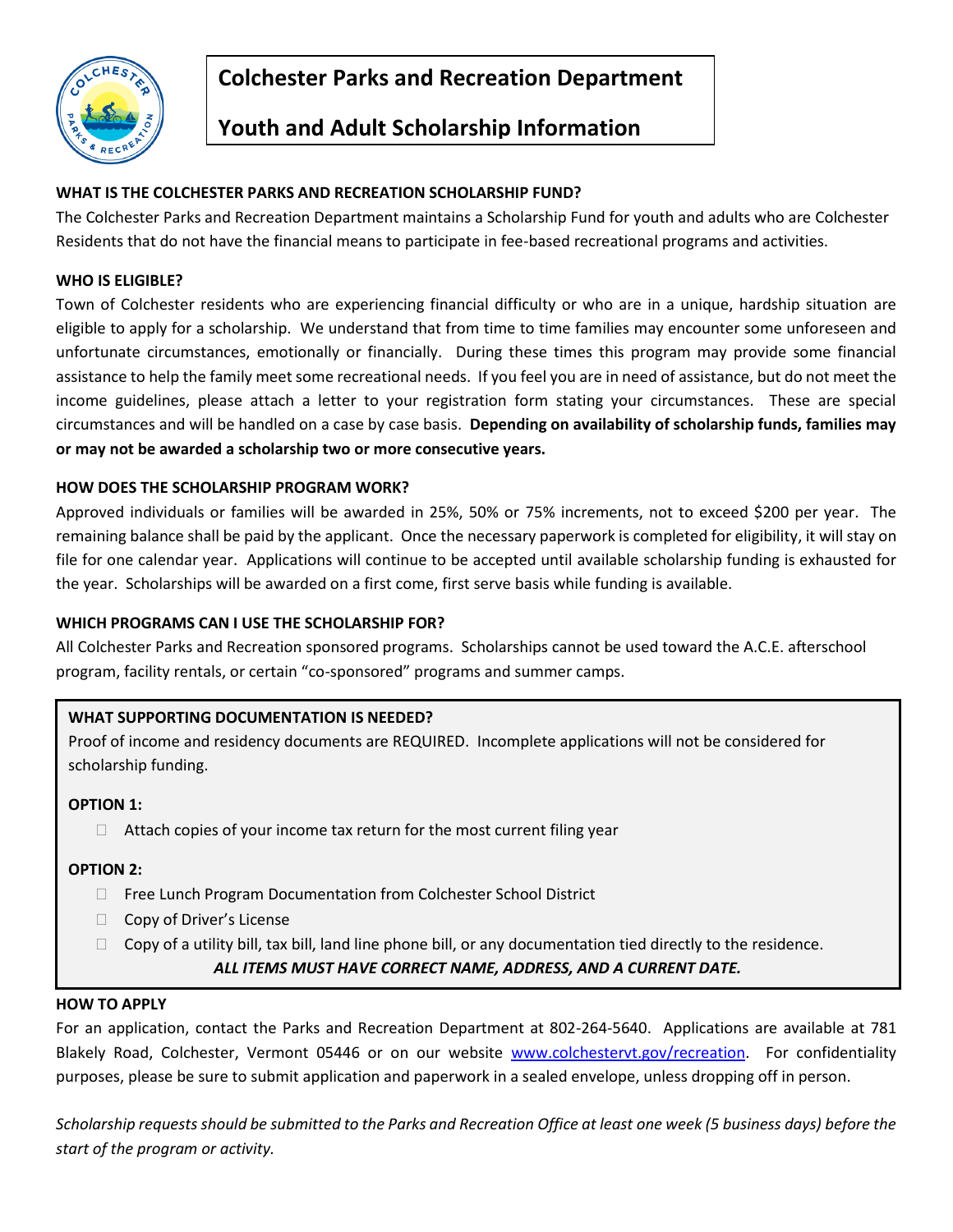

# **Colchester Parks and Recreation Department**

# **Youth and Adult Scholarship Information**

Please provide all requested information

| (Name of head of household requesting funds)                           |                                                                                                                                                                                                                                                                       |
|------------------------------------------------------------------------|-----------------------------------------------------------------------------------------------------------------------------------------------------------------------------------------------------------------------------------------------------------------------|
|                                                                        |                                                                                                                                                                                                                                                                       |
|                                                                        |                                                                                                                                                                                                                                                                       |
|                                                                        |                                                                                                                                                                                                                                                                       |
|                                                                        |                                                                                                                                                                                                                                                                       |
| Total Household Monthly Income \$                                      |                                                                                                                                                                                                                                                                       |
| Total Family Members __________________                                |                                                                                                                                                                                                                                                                       |
| Names, birthdates, class information of those requesting scholarships: |                                                                                                                                                                                                                                                                       |
|                                                                        |                                                                                                                                                                                                                                                                       |
|                                                                        |                                                                                                                                                                                                                                                                       |
|                                                                        |                                                                                                                                                                                                                                                                       |
|                                                                        |                                                                                                                                                                                                                                                                       |
|                                                                        |                                                                                                                                                                                                                                                                       |
|                                                                        |                                                                                                                                                                                                                                                                       |
|                                                                        | I certify that all of the above information is true and correct and that all income is reported. I understand that this information is<br>being given of financial aid; and that Colchester Parks and Recreation staff may verify the information on the application. |
|                                                                        |                                                                                                                                                                                                                                                                       |
|                                                                        |                                                                                                                                                                                                                                                                       |
|                                                                        | APPLICATIONS CANNOT BE PROCESSED WITHOUT PROOF OF INCOME AND RESIDENCY                                                                                                                                                                                                |
| Percentage Granted: 25 50 75                                           |                                                                                                                                                                                                                                                                       |
| Amount Owed: _______________________                                   |                                                                                                                                                                                                                                                                       |
|                                                                        |                                                                                                                                                                                                                                                                       |
|                                                                        |                                                                                                                                                                                                                                                                       |